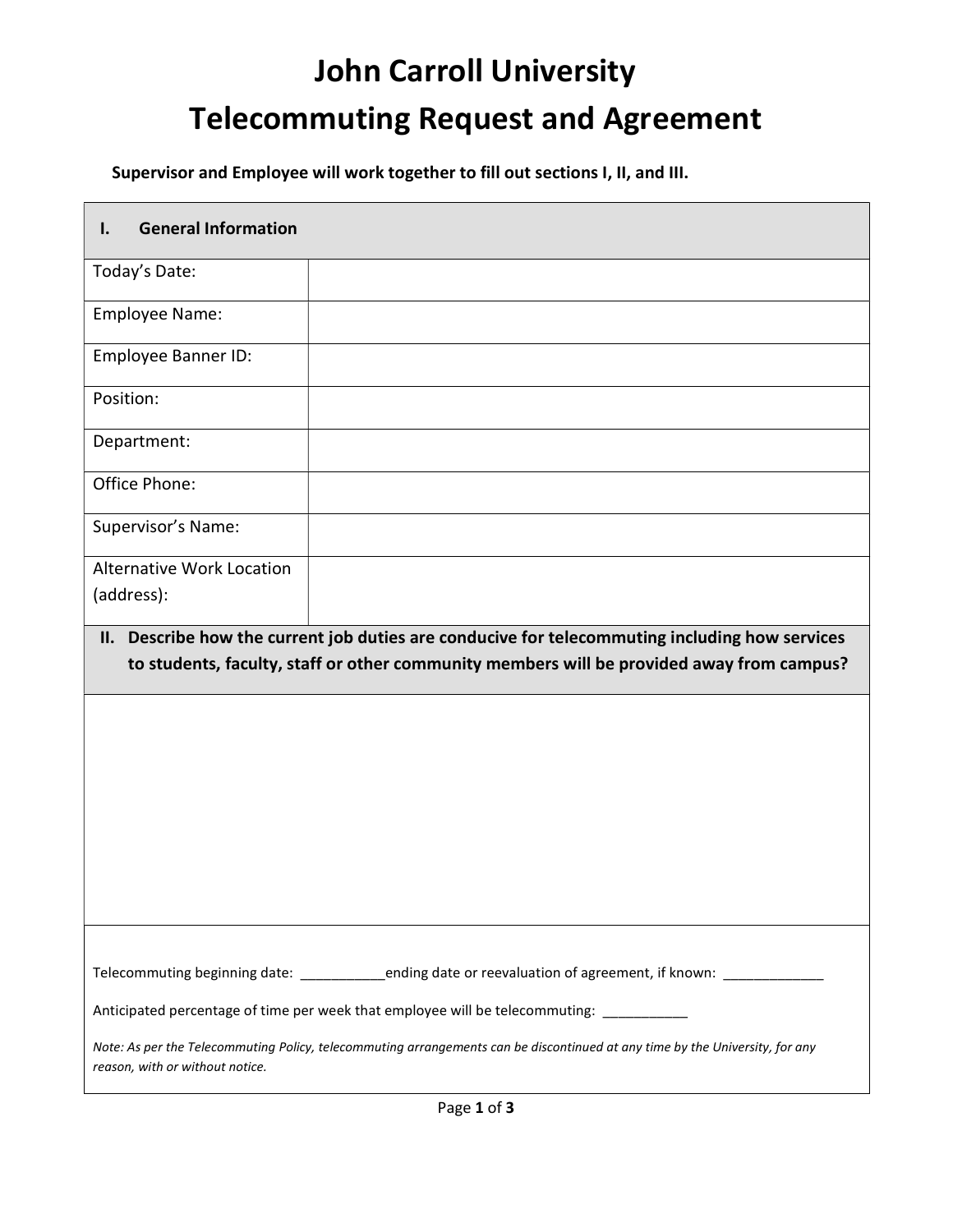| Please explain how performance will be monitored and the criteria that will be used to<br>III.<br>measure performance.                                                                                                         |                                                                                                                                                                                                                                                                                                                                                                                                                                               |            |           |  |  |
|--------------------------------------------------------------------------------------------------------------------------------------------------------------------------------------------------------------------------------|-----------------------------------------------------------------------------------------------------------------------------------------------------------------------------------------------------------------------------------------------------------------------------------------------------------------------------------------------------------------------------------------------------------------------------------------------|------------|-----------|--|--|
|                                                                                                                                                                                                                                |                                                                                                                                                                                                                                                                                                                                                                                                                                               |            |           |  |  |
|                                                                                                                                                                                                                                | <b>Work Conditions &amp; Safety Checklist Required for Telecommuting</b>                                                                                                                                                                                                                                                                                                                                                                      | <b>YES</b> | <b>NO</b> |  |  |
|                                                                                                                                                                                                                                | Arrangement - employee to initial appropriate box.                                                                                                                                                                                                                                                                                                                                                                                            |            |           |  |  |
| 1.                                                                                                                                                                                                                             | The employee reviewed and understands the Telecommuting Policy.                                                                                                                                                                                                                                                                                                                                                                               |            |           |  |  |
| 2.                                                                                                                                                                                                                             | The employee understands job responsibilities and the schedule of assigned<br>hours during which they will be working and available by phone or email.                                                                                                                                                                                                                                                                                        |            |           |  |  |
| 3.                                                                                                                                                                                                                             | Requirements for adequate and safe office space at the Approved Alternative<br>Work Site have been discussed with the employee, and the employee<br>acknowledged that those requirements have been met and will continue to<br>be met. Employee was asked whether he/she has any safety concerns or<br>special requests.                                                                                                                      |            |           |  |  |
| 4.                                                                                                                                                                                                                             | The employee confirms they have a working phone and internet connectivity<br>at the Alternative Work Site.                                                                                                                                                                                                                                                                                                                                    |            |           |  |  |
| 5.                                                                                                                                                                                                                             | The employee confirms that dependent care and/or personal business will<br>not interfere with the job duties or performance expectations during working<br>times (excluding breaks or lunch). The employee acknowledges<br>telecommuting is not a replacement for appropriate dependent care.                                                                                                                                                 |            |           |  |  |
| 6.                                                                                                                                                                                                                             | The employee understands and agrees that anyone from John Carroll<br>University System may visit the Approved Alternative Work Space to monitor<br>productivity, confirm adherence to applicable laws and policies, and<br>investigate on-the-job accidents and injuries, and understand that this does<br>not alleviate their full responsibility for maintaining a safe workspace, in<br>accordance with John Carroll University standards. |            |           |  |  |
| Date and the contract of the contract of the contract of the contract of the contract of the contract of the contract of the contract of the contract of the contract of the contract of the contract of the contract of the c |                                                                                                                                                                                                                                                                                                                                                                                                                                               |            |           |  |  |